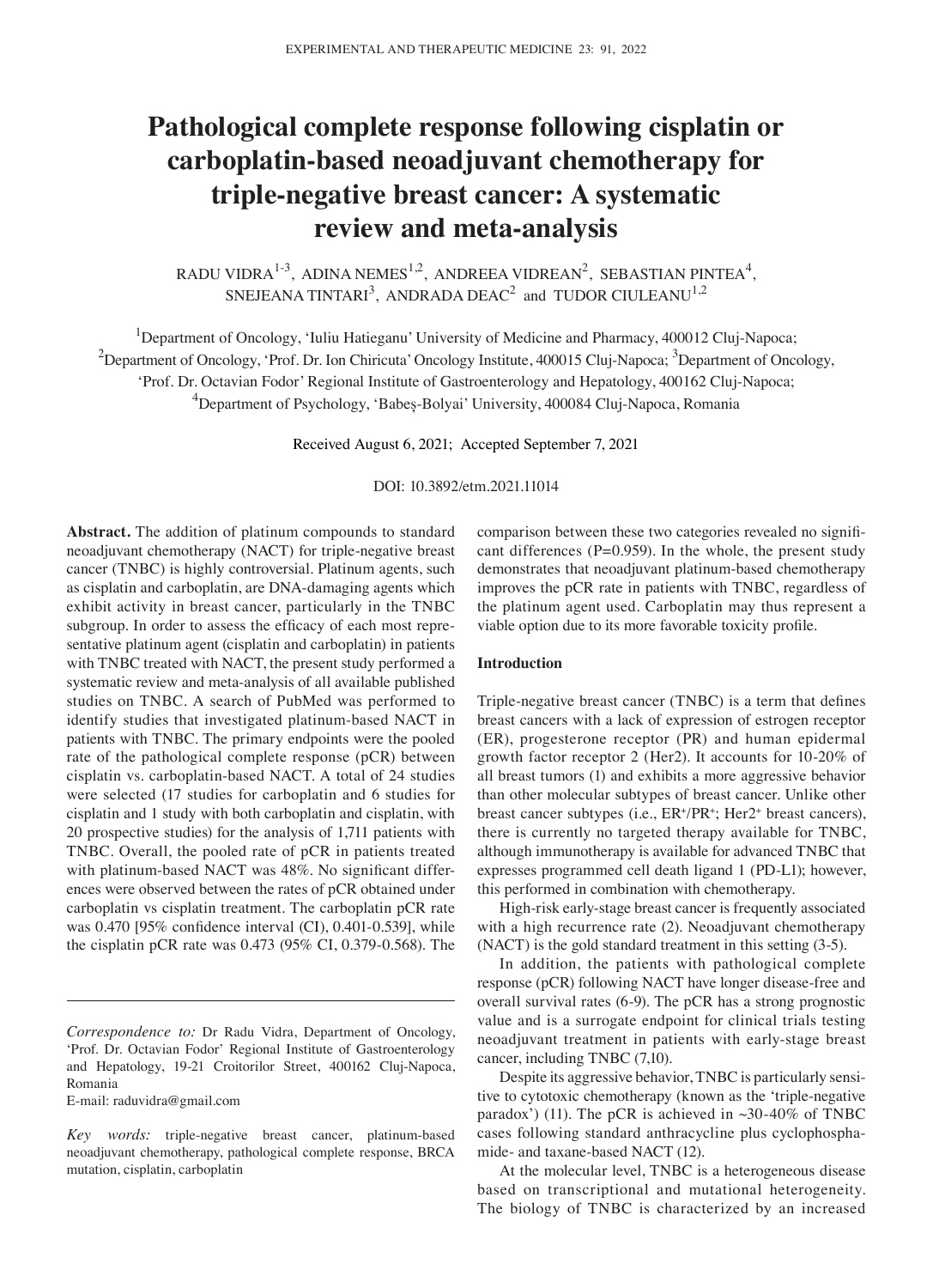immunological infiltrate, a basal-like and mesenchymal phenotype, as well as a deficiency in homologous recombination (13).

Genomic instability in the homologous recombination repair gens (i.e., BRCA1 and BRCA2) provides specific therapeutic opportunities for the use of DNA double‑strand break‑inducing agents: Platinum salts, anthracyclines, cyclophosphamide and poly‑ADP‑ribose polymerase (PARP) inhibitors (14‑16). Platinum agents, such as carboplatin and cisplatin are cytotoxic DNA-damaging compounds which lead to cell apoptosis (17).

Several trials have investigated the benefits of the addition of platinum agents to NACT regimens for TNBC with proven activity, efficacy and safety. In patients with TNBC, the addition of platinum agents is associated with significantly increased pCR rates; however, event-free and overall survival data remain inconclusive (18). To the best of our knowledge, to date, there is currently no available no meta-analysis comparing the pCR following NACT with the two principal and most commonly used platinum representatives, cisplatin and carboplatin.

The present study conducted a systematic review and meta-analysis of clinical trials in order to elucidate the differences and benefits of the addition of carboplatin or cisplatin to NACT for patients with TNBC.

## **Data and methods**

*Search strategy.* A PubMed and Cochcrane Register of Controlled Trials search was conducted for published studies evaluating the pCR following platinum‑based NACT for patients with TNBC from 1990 to November, 2020. The key medical terms used were: (breast cancer) AND breast cancer [MeSH Terms] AND ['1990/01/01'(PDat): '2020/06/30'(PDat)] AND Humans [Mesh] AND English [lang] AND triple-negative AND [cisplatin (MeSH Terms)] OR carboplatin [MeSH Terms] OR platinum [MeSH Terms] AND [neoadjuvant therapy (MeSH Terms)] OR neoadjuvant treatment [MeSH Terms] AND breast cancer [MeSH Terms]. Only studies in the English language were selected.

*Selection criteria.* The eligibility criteria included prospective (randomized and open‑label studies) and retrospective studies evaluating the pCR (both in the breast and axilla; ypT0N0) in patients with TNBC treated with cisplatin or carboplatin-based NACT. The reference lists of the included studies were examined in order to identify additional relevant articles. A flow-chart of the literature search is presented in Fig. 1.

From this analysis, studies with <20 patients, phase 1 studies and platinum single‑agent studies were excluded. Data selection and extraction were performed by AN, AV and ST independently and data entry was performed by RV. The results were reviewed by the coordinating author (TC).

The primary endpoint of the present meta-analysis was the pooled pCR for the comparison of cisplatin vs. carboplatin‑based NACT in TNBC.

*Data extraction.* The following information was extracted from each study/article: The first author and the year of publication, study design, the number of patients included, the neoadjuvant treatment by type (carboplatin or cisplatin), the number of cycles and the percentage of pCRs in the patients with TNBC.



Figure 1. Selection of publications included in the current meta-analysis.

*Statistical analysis.* The analysis was conducted using the Comprehensive Meta‑Analysis software, version 2 (https://www. meta‑analysis.com). As an indicator of the effect size, the event rate (the rate of pCR) was used. Publication bias analysis was performed computing the Begg and Mazumdar rank correlation test. This test computes the rank order correlation (Kendall's tau‑b) between the effect size and the standard error (which is driven primarily by the sample size). This determines whether large studies tend to be included in the analysis, regardless of their effect size, whereas small studies are more likely to be included when they exhibit a relatively large effect size. For the moderation analysis, statistical comparisons were performed between the categories of each moderator (the case of categorical moderators) and meta‑regressions for continuous moderators. The confidence intervals for the effect sizes were constructed in a parametric manner, for a probability of 95%, by adding on each side of the effect size, the product between its standard error and the critical Z-value 1.96.

#### **Results**

*Identification of relevant studies.* Upon an initial search, 290 relevant articles were identified for evaluation. Based on the inclusion and exclusion criteria, 266 articles were excluded. Case reports, clinical reports and clinical trials that did not provide pCR rates were excluded. Additionally, studies in which data extraction was impossible according to the triple‑negative molecular subtype were also excluded. Ultimately, 24 studies were selected for analysis, comprising 1,711 patients with TNBC (19‑42). In total, 20 studies were prospective studies and five were retrospective studies. There were 6 studies with cisplatin (5 prospective and 2 retrospective studies, including one arm from a retrospective study with both arms) with a total of 325 patients with TNBC. The remaining studies (18 studies) were with carboplatin (15 prospective studies and 3 retrospective studies, including one arm from a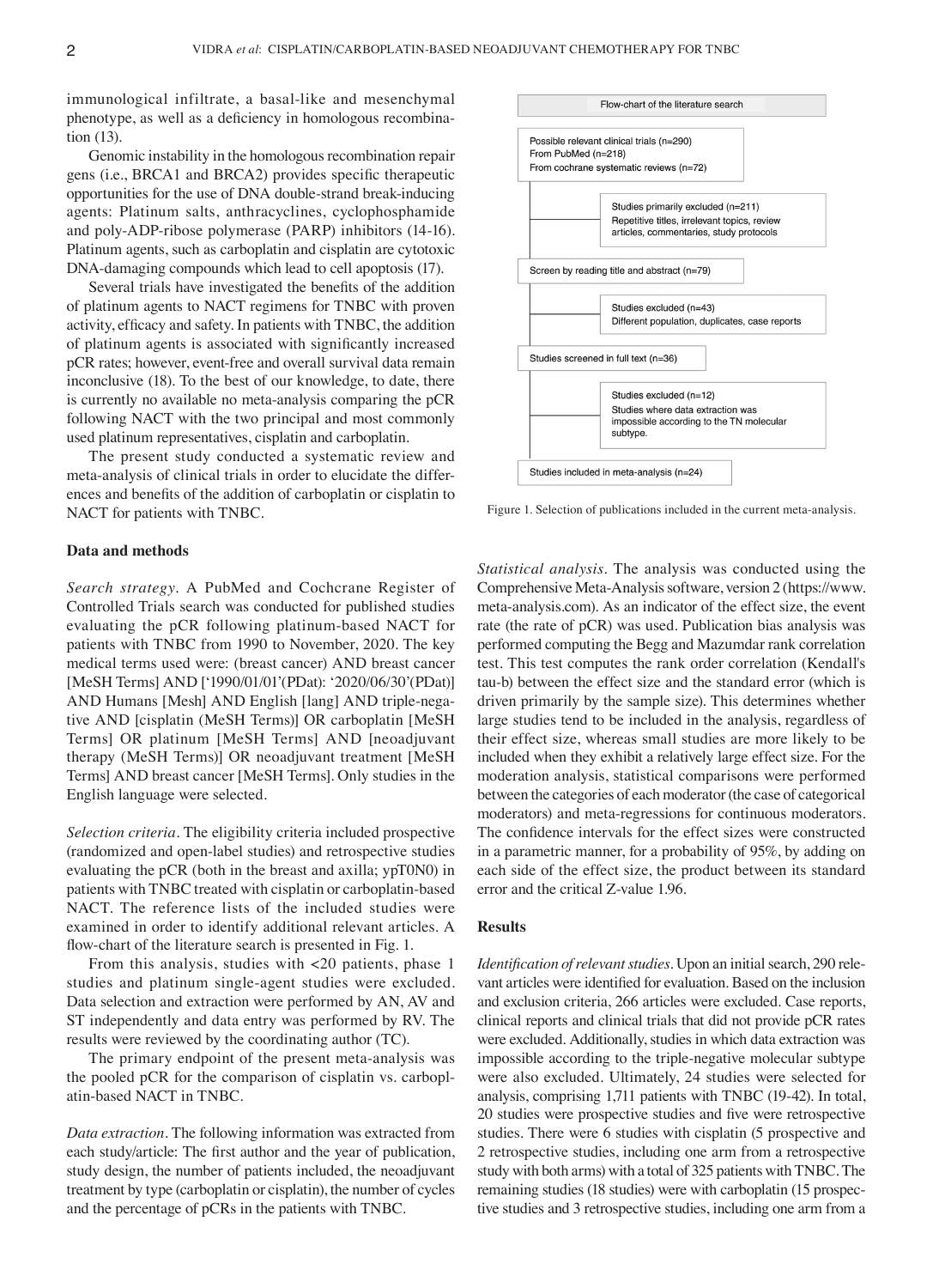| Authors/(Refs.), year      | Type of study           | NLTN/not<br><b>TNBCs</b> | Protocol                                                                                      | platinum<br><b>TNBCs</b><br>with<br>pCR<br>$(\%)$ | platinum<br><b>TNBCs</b><br>without<br>pCR<br>$(\%)$ | with $(\%)$<br><b>TNBCs</b><br>pCR<br>$\operatorname{\sf not}$ | platinum (%)<br>without<br><b>TNBCs</b><br>with vs.<br><b>ORRs</b> | <b>BCS</b><br>$(\%)$      | DFS/OS<br>$(\%)$ | pCR pts $(\%)$<br>pCR vs. no<br>DFS/OS | Median<br>(months)<br>FU |
|----------------------------|-------------------------|--------------------------|-----------------------------------------------------------------------------------------------|---------------------------------------------------|------------------------------------------------------|----------------------------------------------------------------|--------------------------------------------------------------------|---------------------------|------------------|----------------------------------------|--------------------------|
| Frasci et al (40), 2009    | Prospective<br>series   | 74/0                     | $\overline{P1}$<br>$wCDDP + wE$<br>wPAC                                                       | 62                                                |                                                      |                                                                | 98.3                                                               | $\mathbf I$               | 76/89            | 90/95.6                                | $\frac{1}{4}$            |
| Torrisi et al (33), 2008   | Prospective<br>series   | 30/0                     | EPI d1-2 + CDDP d1 +<br>5-FU ci d 1 (q21d) x<br>$4 - PAC d1, 8, 15$<br>$(q28d)$ x 3           | $\overline{40}$                                   |                                                      |                                                                | 86                                                                 | 86                        |                  |                                        | 17                       |
| Chen et al (38), 2010      | Phase 2                 | 24/71                    | wPAC + wCBDCA d1,<br>8,15 (q28d)                                                              | 33                                                |                                                      | $\mathbf I$                                                    |                                                                    | $\mathbf{I}$              |                  |                                        | $\bar{1}$                |
| Gogas et al (42), 2010     | Phase 2                 | 46                       | PAC->CBDCAAUC6                                                                                | 6.6                                               |                                                      |                                                                | $\otimes$                                                          |                           | $-166$           |                                        | 45                       |
| Chang et al (37), 2010     | Prospective<br>series   | 11/63                    | $(q21d) + 3wDOC d1$<br>CBDCA AUC6 d1<br>(q21d) x4                                             | 54.6                                              |                                                      | 20.9                                                           | $\overline{\phantom{a}}$                                           | $\,$ l                    |                  |                                        | 22.8                     |
| Silver et al (32), 2010    |                         | 28                       | CDDP 75 $mg/m^2$ (q21d)                                                                       | $\overline{21}$                                   |                                                      |                                                                |                                                                    |                           | $\overline{1}$   |                                        | $\mathsf I$              |
| Alba et al (20), 2012      | randomized<br>Phase 2   | 93                       | AUC5 d1 $(q21d)$ x 4<br>$3wDOC \pm CBDCA$<br>$ECd1q21x4+$                                     | $30\,$                                            | 35                                                   |                                                                | 77 vs. 70                                                          | 72 vs.<br>67              | $\,$ I           |                                        |                          |
| Hurley et al (22),<br>2013 | Retrospective<br>series | 144                      | CBDCA AUC5 or wCBDCA<br>or $3wCDDP + 3wDOC$ or<br>wDOC $x$ 4 $\pm$ AC $x$ 4                   | $\overline{31}$                                   |                                                      |                                                                |                                                                    | 7.6                       | 55/61            | $81$ vs.44<br>78 vs.51                 | 48                       |
| Roy et al (26), 2013       | Phase 2                 | 9/48                     | DOC d1 (q14d) + CBDCA<br>AUC6 d2 (q14d) x 4                                                   | $\frac{4}{4}$                                     |                                                      | $\frac{0}{11}$                                                 |                                                                    | 34                        |                  |                                        | 38                       |
| Sikov et al (31), 2015     | randomized<br>Phase 2   | 443                      | wPAC x 12 -> AC d1 (q14d)<br>bevacizumab (10 mg/kg)<br>$X4 \pm wCBDCA \pm$<br>d1 (q14d) $x$ 9 | 54 vs.<br>41 <sup>b</sup>                         |                                                      |                                                                |                                                                    | 57 vs.<br>$\overline{40}$ |                  |                                        | $\mathsf I$              |
| Ando et al (30), 2014      | Randomized<br>Phase 2   | 181                      | wCBDCAAUC5 + wPAC-><br>$EPI + 5-FU$<br>$(CHF)$ $CTX +$                                        | 61.2                                              | 26.3                                                 |                                                                | 84.1 vs 70.3                                                       | g                         |                  |                                        |                          |
| Kern et al (25), 2016      | Prospective<br>series   | 30                       | CBDCA AUC6 + DOC d1                                                                           | $\frac{50}{(q21d)}$                               |                                                      |                                                                |                                                                    | 100                       |                  |                                        |                          |

Table I. Characteristics of the studies included in the current meta-analysis. Table I. Characteristics of the studies included in the current meta‑analysis.

3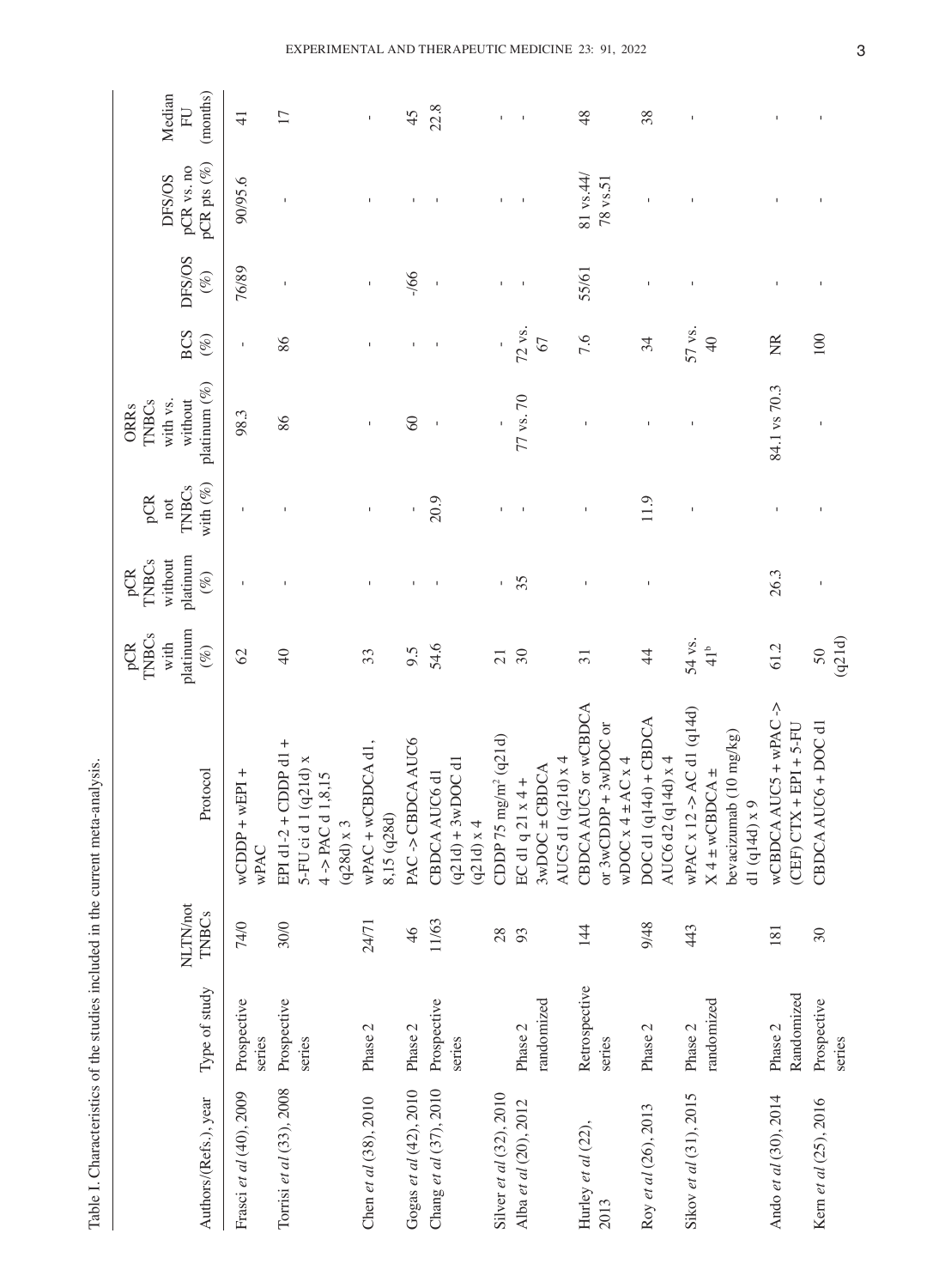| Table I. Continued.             |                              |                          |                                                                                                       |                                            |                                               |                                                                |                                                             |                      |                                           |                                        |                          |
|---------------------------------|------------------------------|--------------------------|-------------------------------------------------------------------------------------------------------|--------------------------------------------|-----------------------------------------------|----------------------------------------------------------------|-------------------------------------------------------------|----------------------|-------------------------------------------|----------------------------------------|--------------------------|
| Authors/(Refs.), year           | Type of study                | NLTN/not<br><b>TNBCs</b> | Protocol                                                                                              | platinum<br>TNBCs<br>with<br>$(\%)$<br>pCR | platinum<br>without<br>TNBCs<br>pCR<br>$(\%)$ | with $(\%)$<br><b>TNBCs</b><br>pCR<br>$\operatorname{\sf not}$ | platinum (%)<br>with vs.<br>without<br>TNBCs<br><b>ORRs</b> | <b>BCS</b><br>$(\%)$ | DFS/OS<br>$(\%)$                          | pCR pts $(\%)$<br>pCR vs. no<br>DFS/OS | (months)<br>Median<br>FU |
| Zhu et al (35), 2016            | Phase 2                      | 14/96                    | CBDCA AUC $5 + PAC \pm$<br>trastuzumab (6 mg/mg),<br>bi-weekly                                        | 57.14                                      |                                               |                                                                |                                                             | $\mathbf I$          | $\mathbf{I}$                              | $\mathbf{I}$                           | $\mathsf I$              |
| AL-Tweigeri et al<br>(19), 2016 | Phase 2                      | 51/29                    | 5-FU d1 $(q21d) \rightarrow$ CDDP +<br>$(FEC100)$ EPI + $CTX +$<br>$DOC \pm$ trastuzumab d1<br>(q21d) | 36                                         | $\mathbf{I}$                                  |                                                                |                                                             | $\widetilde{\Xi}$    | 67/86                                     | 96/95 vs<br>57/82                      | 43                       |
| Cancello et al (36),<br>2015    | Phase 2                      | 34                       | $(q28d) + CTX$ 50 mg/day<br>5-FU d1<br>d1, 8, 15<br>$EPI + CDDP +$<br>$(q21d) - PAC$<br>for 12 weeks  | 56                                         | $\mathbf{I}$                                  | $\mathbf{I}$                                                   | $\mathbf{I}$                                                |                      |                                           |                                        | 27                       |
| Shinde et al (29),<br>2015      | Retrospective<br>series      | 10/29                    | $+$ wPAC<br>CBDCA AUC6                                                                                | $\otimes$                                  | $\mathbf{I}$                                  | $\overline{31}$                                                | $\mathbf{I}$                                                |                      | $\mathbf I$                               |                                        | $\mathsf{I}$             |
| Zhang et al (34), 2016          | randomized<br>Phase 2        | $\overline{9}$           | EPI + PAC d1/2 (q21d) vs.<br>PAC + CBDCA AUC5<br>d2/1 (q21d)                                          | 38.6 vs.<br>$\overline{4}$                 |                                               |                                                                | 89.4 vs.<br>79.5                                            |                      | $71.1$ vs.<br>$0.1$ vs.<br>52.8/7<br>72.5 |                                        | 55                       |
| De Iuliis et al<br>(23), 2017   |                              | 24/37                    | $+$ PAC $\pm$<br>CBDCA AUC2<br>trastuzumab                                                            | 83                                         | $\mathfrak l$                                 |                                                                | 61,39                                                       | 57                   | $\mathbf I$                               |                                        | 48                       |
| Sharma et al (28),<br>2017      | Phase 2                      | 190                      | $+$ DOC +<br>CBDCA AUC6<br>MGFS (q21d)                                                                | 55                                         | $\mathsf I$                                   |                                                                | $\mathbf{I}$                                                | I,                   |                                           |                                        | $\mathsf I$              |
| Gluz et al (41), 2018           | Randomized<br>trial          | 336                      | CBDCA AUC2 d1,8 $(q3w)$<br>GEM d1,8<br>$(q3w)$ Arm B: PAC+<br>Arm A: PAC +                            | 45.9                                       | 28.7                                          |                                                                |                                                             |                      |                                           |                                        |                          |
| Hahnen et al<br>(21), 2017      | Clinical Trial<br>Randomized | 291                      | bevacizumab + CBDCA<br>Arm A: PAC+ NPLD +<br>$NPLD + bevacizumab$<br>PAC+<br>AUC2 Arm B:              | 56.8                                       | 41.4                                          |                                                                |                                                             | I.                   | 85.3/                                     |                                        | 35                       |
| Jovanovic et al<br>(24), 2017   | Phase 2                      | 145                      | CDDP + PAC $\pm$ everolimus                                                                           | $\Theta$                                   |                                               |                                                                |                                                             |                      |                                           |                                        | 42                       |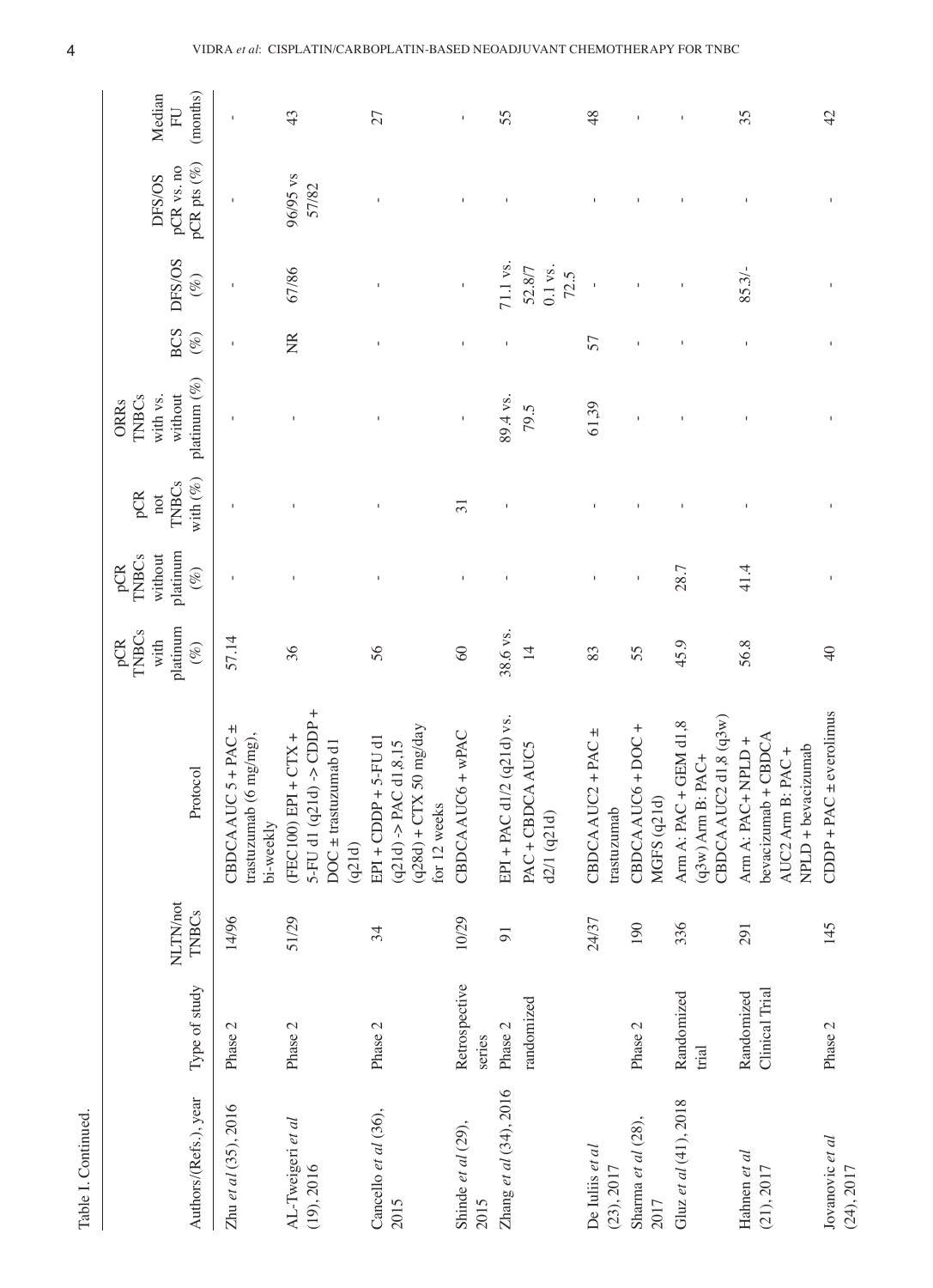|        |                           |            |        |              |              |              |              | CTX                             |              |               |                       |
|--------|---------------------------|------------|--------|--------------|--------------|--------------|--------------|---------------------------------|--------------|---------------|-----------------------|
|        |                           |            |        |              |              |              |              | placebo -> DOC/EPI +            |              |               |                       |
|        |                           |            |        |              |              |              |              | CBDCA + pembro                  |              | trial         |                       |
|        |                           |            |        |              |              |              |              | pembrolizumab; PAC +            |              | double-blind  | (27), 2020            |
| 15.5   |                           |            | I      | Ï            |              |              | 68.9/54.9    | $PAC + CBDCA +$                 | 1174         | Randomized    | Schmid et al          |
|        |                           |            |        |              |              |              |              | $EPI + CTX + MGFS$              |              | phase 2       | (39), 2019            |
| 22     |                           |            |        |              |              |              | 54           | $wPAC + CBDCA AUC2 \rightarrow$ | E            | Prospective   | Fontaine et al        |
|        | $pCR$ pts $(\%)$ (months) | $(\%)$     | $(\%)$ | platinum (%) | with $(\%)$  | $(\%)$       | $(\%)$       | Protocol                        | <b>TNBCs</b> | Type of study | Authors/(Refs.), year |
| EU     | pCR vs. no                | BCS DFS/OS |        | without      | <b>TNBCs</b> | platinum     | platinum     |                                 | NLTN/not     |               |                       |
| Median | DFS/OS                    |            |        | with vs.     | not          | without      | with         |                                 |              |               |                       |
|        |                           |            |        | <b>TNBCs</b> | pCR          | <b>TNBCs</b> | <b>TNBCs</b> |                                 |              |               |                       |
|        |                           |            |        | ORRs         |              | pCR          | pCR          |                                 |              |               |                       |

Table I. Continued.

Table I. Continued.

W, weekly; d, day; - not available; TNBC, triple-negative breast cancer; pCR, pathologic complete response; NR, not reported; BCS, breast-conserving surgery; ORR, overall response rate; DFS, disease free survival; OS, ove free survival; OS, overall survival; FU, follow up; CBDCA, carboplatin; CDDP, cisplatin; PAC, paclitaxel; DOC, docetexel; EPI, epirubicin; 5‑FU, 5‑fluorouracil; NPLD, non‑pegylated liposomal doxorubicin; ADM, adriamycin; AUC, area under the curve; AC, adriamycin + cyclophosphamide; EC, epirubicin + cyclophosphamide; FEC, 5‑fluorouracil + epirubicin 100 mg/m2 + cyclophosphamide; NAB‑PAC, nab‑paclitaxel; GEM, gemcitabine; CTX, cyclophosphamide; MGFS, myeloid growth factor support; ‑>, followed.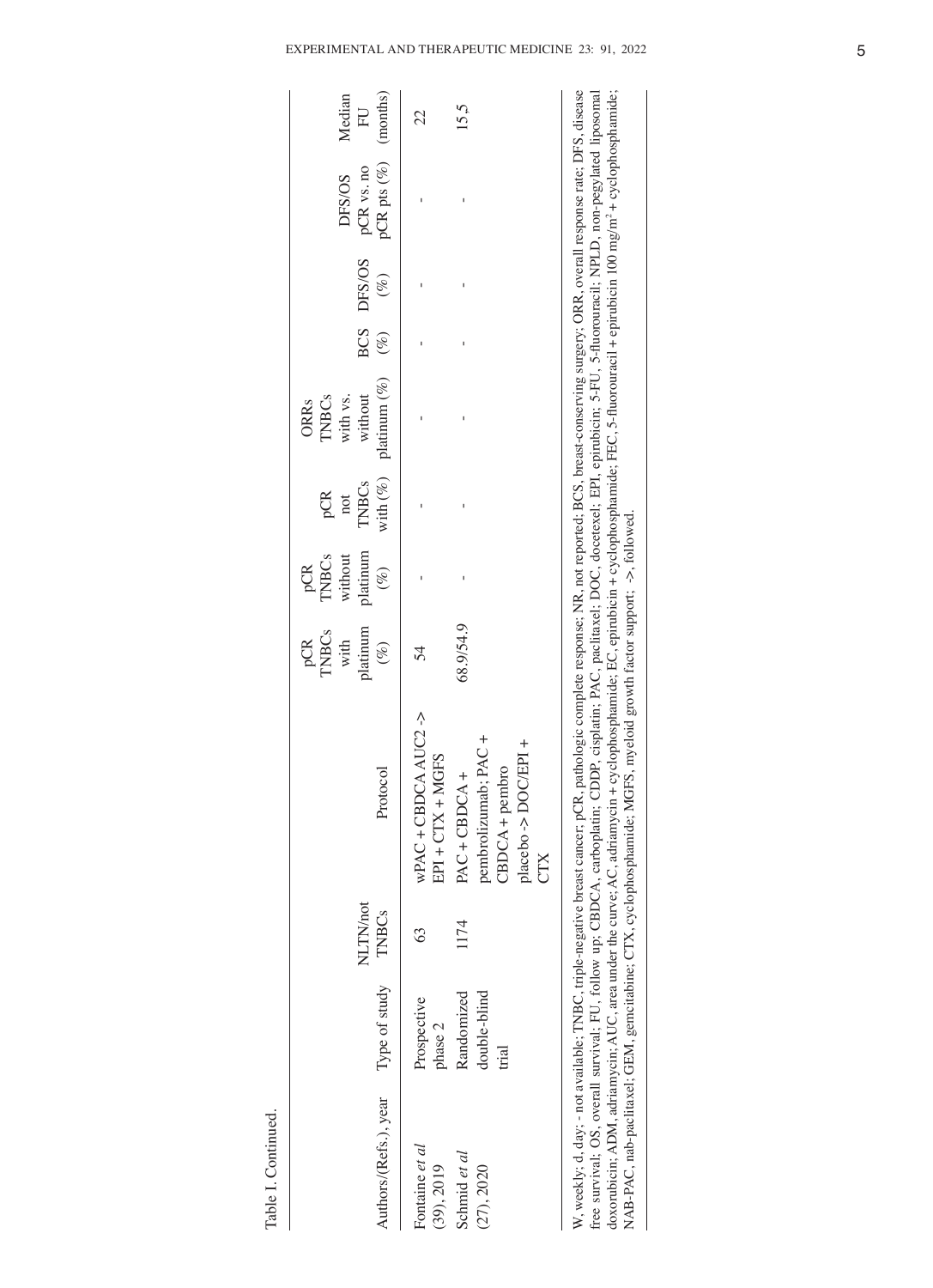



Figure 2. Forest plot of the overall pCR rate in the platinum group. The results indicate a non-significant overall rate of pCR=0.480; (95% CI, 0.425-0.535), compared with the pCR rate obtained under random conditions (Z=-0.705; P=0.481). pCR, pathological complete response.

retrospective study with both cisplatin and carboplatin arms) with a total of 1,386 patients with TNBC (one study included cisplatin and carboplatin as well). The characteristics of the included trials are presented in Table I.

*Heterogeneity of the included studies.* The distribution of effects proved to be significantly heterogeneous,  $Q(24)=65.13$ , P<0.001, which indicates that it would be reasonable to test several possible moderators of pCR rate variability. The heterogeneity test investigates whether the effect sizes from each study are sufficiently enough to consider that they come from different populations. In other words, the data upon which the analysis was performed is the distribution of the effect sizes from each study, which is represented in the forest plot (Fig. 2).

*Publication bias.* The risk of publication bias was calculated using the Begg and Mazumdar rank correlation test. This test computes the rank order correlation (Kendall's tau-b) between

the rate of pCR obtained in each study and the standard error (which is primarily driven by the sample size) to identify whether large studies tend to be included in the analysis regardless of their pCR rate, whereas small studies would be more likely to be included when they exhibit a relatively large pCR rate. The rank order correlation (Kendall's tau‑b) analysis between the pCR rate and the standard error did not reveal any significant differences, which indicated no publication bias  $(tau-b=-0.090, P=0.528).$ 

The present study performed a meta‑analysis of published trials, which included both prospective and retrospective studies, representing a mixed population of patients with early‑stage TNBC with different prognoses and responses to NACT. The NACT protocols were very heterogeneous, and platinum agents were associated with very different regimens (conventional and non‑conventional combinations).

Overall, the pooled weighted pCR rate in patients with TNBC treated with platinum‑based NACT was 48.0%. The results revealed a non-significant overall rate of pCR=0.480,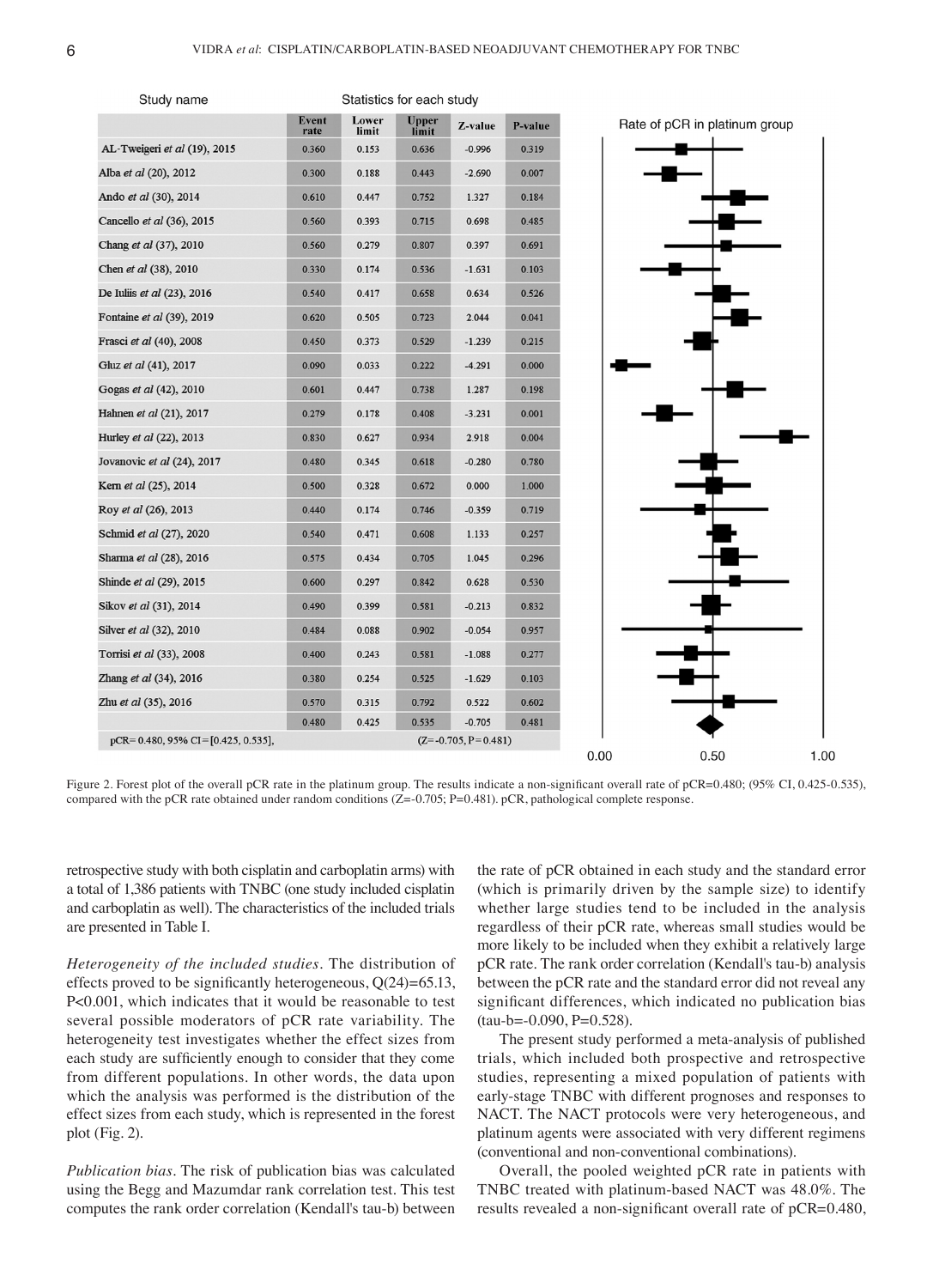|             |    |       |                                         |                                                             |          |       | Heterogeneity between | categories |       |
|-------------|----|-------|-----------------------------------------|-------------------------------------------------------------|----------|-------|-----------------------|------------|-------|
| Treatment   |    |       | No. of studies $pCR$ rate Inf (95% CI%) | $\text{Sup (95\% CI\%)}$ Z value P-value Q-value df P-value |          |       |                       |            |       |
| Carboplatin | 18 | 0.470 | 0.401                                   | 0.539                                                       | $-0.859$ | 0.390 | 0.003                 |            | 0.959 |
| Cisplatin   |    | 0.473 | 0.379                                   | 0.568                                                       | $-0.559$ | 0.576 |                       |            |       |

Table II. Analysis of the pCR rate as a function of treatment (carboplatin vs cisplatin).

pCR, pathological complete response; df, degrees of freedom; inf, confidence interval lower limit; sup, confidence interval upper limit.

Table III. Analysis of the pCR rate as a function of BRCA (only 4 studies reported results separately, positive vs. negative).

|          |       |       |                                                                                                  |          |       | Heterogeneity between | categories |       |
|----------|-------|-------|--------------------------------------------------------------------------------------------------|----------|-------|-----------------------|------------|-------|
|          |       |       | Treatment No. of studies pCR rate Inf (95% CI%) Sup (95% CI%) Z value P-value Q-value df P-value |          |       |                       |            |       |
| Negative | 0.452 | 0.294 | 0.621                                                                                            | $-0.547$ | 0.584 | 2.534                 |            | 0.111 |
| Positive | 0.626 | 0.495 | 0.740                                                                                            | 1.892    | 0.059 |                       |            |       |

pCR, pathological complete response; df, degrees of freedom; inf, confidence interval lower limit; sup, confidence interval upper limit.

(95% CI, 0.425‑0.535), compared with the rate of pCR obtained in random conditions  $(Z=0.705, P=0.481; Fig. 2)$ .

According to the type of platinum agent used, the analysis of the pCR rate revealed no significant differences between the rate of pCR obtained with carboplatin vs. cisplatin treatment (Table II). In addition, no significant differences were observed between the rates of pCR obtained under carboplatin vs. cisplatin treatment. The effect sizes for both categories of the moderator did not differ significantly (carboplatin: pCR rate, 0.470; 95% CI, 0.401‑0.539; cisplatin: pCR rate, 0.473; 95% CI, 0.379‑0.568) (Table II). The comparison between these two categories revealed no significant differences  $[O(1)=0.003; P=0.959]$ . Thus, as shown in Table II, no significant differences were observed between the rates of pCR obtained under carboplatin vs. cisplatin treatment.

According to the BRCA status, there was a slightly higher pCR rate for BRCA-positive patients, although no statistically significant differences were observed in comparison to the rate obtained for BRCA‑negative patients. This analysis is perhaps as rather inconclusive due to the low number of studies that reported separate results for BRCA‑positive and ‑negative in patients with TNBC (Table III). The pCR rate for BRCA‑positive patients observed was 62.6% and that for BRCA‑negative patients was 45.2%.

# **Discussion**

The present meta-analysis aimed to complement previous systematic review and meta‑analysis studies (18,43,44) that analyzed the effects of platinum agents in TNBC as a class, without differentiation between the agents used (carboplatin and cisplatin) in this setting.

The data of the present study demonstrated a pCR rate of 48.0% (pCR, 0.480; 95% CI, 0.425‑0.535) in patients with TNBC treated with platinum-based NACT. The current analyses confirmed that the addition of platinum agents confers a higher response rate in TNBC, 48.0 vs. 30‑40% without addition of platinum agents, as previously observed by Petrelli *et al* (43). In the present study, the pooled pCR rate is similar that obtained in the study by Poggio *et al* (18) and Petrelli *et al* (43), with pCR rates of 51 and 45%, respectively.

In the meta‑analysis by Petrelli *et al*, the pooled pCR rate for 1,598 patients with TNBC treated with platinum‑based NACT was 45% (43). Poggio *et al* (18) also observed a significantly increased pCR rate (51%) in patients with TNBC treated with platinum‑based NACT. In the present study, according to the type of platinum agent used, the analysis of the pCR rate did not reveal any significant differences between that obtained with carboplatin vs. cisplatin treatment (47.0 vs. 47.3%).

Poggio *et al* (18) reported a significant incidence of grade 3 and 4 hematological adverse events (AEs), and no increased risk of grade 3 and 4 neuropathy with platinum‑based NACT. Given the lack of available data, the selection of the most effective platinum agent to be added to the neoadjuvant setting remains unclear, and the decision is guided by the patient characteristics and the decision made by the respective physician. Both carboplatin and cisplatin demonstrate toxicity consistent with their known safety profiles, with AEs occurring as anticipated for these well-known chemotherapy drugs (45).

BRCA mutations can be found in around 15‑25% of patients with TNBC (46). It has been demonstrated that BRCA DNA repair defects determine a sensitivity to DNA‑damaging agents, such as platinum salts and PARP inhibitors (16). The present study found that patients with TNBC who harbored a BRCA mutation had higher pCR rates compared to patients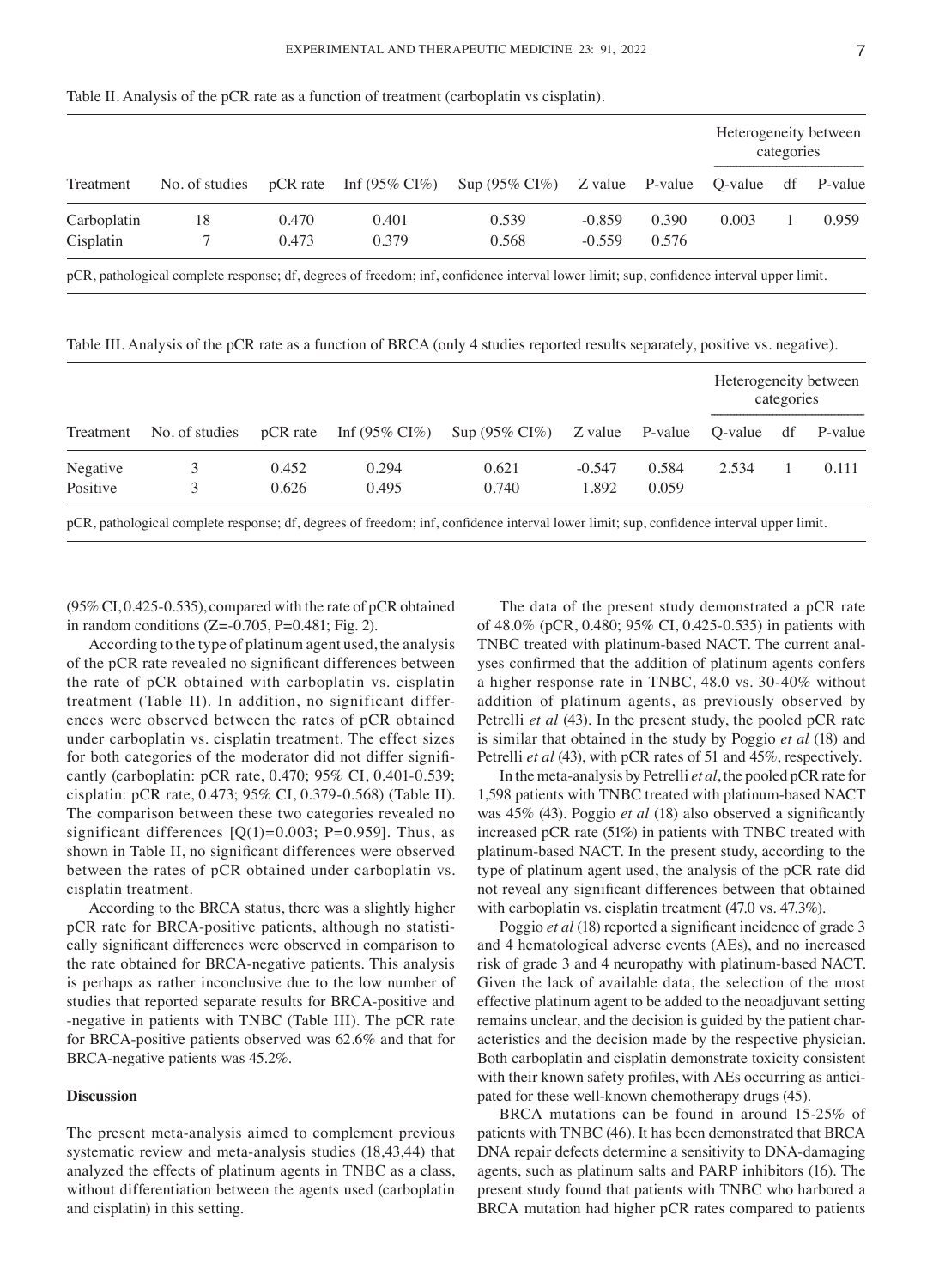who were negative for BRCA mutations; however, the differences were not statistically significant.

These results are in accordance with the results of the meta‑analysis by Caramelo *et al* (46), where a pCR rate of 58.4% was achieved in BRCA‑positive patients with TNBC who received platinum-based NACT vs. one of 50.7% for BRCA-negative patients; their results did not reach statistical significance either. However, not all studies have found the same positive response to neoadjuvant platinum-based chemotherapy in BRCA‑positive patients with TNBC. The GeparSixto trial demonstrated that the addition of platinum agents did not improve the pCR rate in BRCA‑positive patients vs. those without BRCA mutations (36.4 vs. 55%) (21). Another meta‑analysis confirmed the results from GeparSixto trial and suggested that the addition of platinum agents did not statistically improve the pCR rate (43.4 vs. 33.9%; OR, 1.340; 95% CI, 0.677‑2.653; P=0.400)(47). The benefits of the addition of platinum agents to the neoadjuvant setting in BRCA‑positive patients with TNBC still needs to be evaluated, considering the limited number of patients with BRCA mutations.

In a retrospective analysis of 144 patients with locally advanced TNBC, Hurley *et al* (22) evaluated the use of carboplatin and cisplatin. In the cisplatin‑based NACT group (97 patients) a pCR rate of 35 (36.1%; HR, 0.32; P=0.009) was observed, vs. one of 10 (21.3%; HR, 0.40; P=0.002) in the carboplatin‑based NACT group (47 patients), suggesting that cisplatin was superior to carboplatin, although with a different toxicity profile.

In conclusion, the present meta-analysis of published studies included both prospective and retrospective studies, representing a mixed population of early‑stage TNBC with different prognoses and responses to NACT. The NACT protocols were very heterogeneous and the platinum agents were associated with markedly different regimens. To the best of our knowledge, the present study performed the first meta‑analysis that investigated the efficacy of carboplatin and cisplatin as different chemotherapy agents in the neoadjuvant treatment of patients with TNBC. The results revealed that NACT improved the pCR rate in TNBC, regardless of the platinum agent used. Carboplatin represents a viable option in terms of accessibility, affordability and a more favorable toxicity profile.

## **Acknowledgements**

Not applicable.

## **Funding**

No funding was received.

# **Availability of data and materials**

The datasets used and/or analyzed during the current study are available from the corresponding author on reasonable request.

### **Authors' contributions**

AN, AV and ST performed the data selection and data extraction independently. RV performed data entry. SP and AD performed the statistical analysis. RV and TC, the coordinating author, were involved in the conception and the design of the study and reviewed the final results. RV, AN and TC confirm the authenticity of all the raw data. All authors have read and approved the final manuscript.

## **Ethics approval and consent to participate**

Not applicable.

## **Patient consent for publication**

Not applicable.

## **Competing interests**

The authors declare that they have no competing interests.

#### **References**

- 1. Gluz O, Liedtke C, Gottschalk N, Pusztai L, Nitz U and Harbeck N: Triple-negative breast cancer-current status and future directions. Ann Oncol 20: 1913‑1927, 2009.
- 2. Hudis CA and Gianni L: Triple-negative breast cancer: An unmet medical need. Oncologist 16 (Suppl 1): S1‑S11, 2011.
- 3. Burstein HJ, Curigliano G, Loibl S, Dubsky P, Gnant M, Poortmans P, Colleoni M, Denkert C, Piccart‑Gebhart M, Regan M, *et al*: Estimating the benefits of therapy for early‑stage breast cancer: The St. Gallen international consensus guidelines for the primary therapy of early breast cancer 2019. Ann Oncol 30: 1541‑1557, 2019.
- 4. Cardoso F, Kyriakides S, Ohno S, Penault‑Llorca F, Poortmans P, Rubio IT, Zackrisson S and Senkus E; ESMO Guidelines Committee. Early breast cancer: ESMO clinical practice guidelines for diagnosis, treatment and follow‑up. Ann Oncol 30: 1194‑1220, 2019.
- 5. Pusztai L, Foldi J, Dhawan A, DiGiovanna MP and Mamounas EP: Changing frameworks in treatment sequencing of triple‑negative and HER2‑positive, early‑stage breast cancers. Lancet Oncol 20: e390‑e396, 2019.
- 6. Huang M, O'Shaughnessy J, Zhao J, Haiderali A, Cortés J, Ramsey SD, Briggs A, Hu P, Karantza V, Aktan G, *et al*: Association of pathologic complete response with long-term survival outcomes in triple‑negative breast cancer: A meta‑analysis. Cancer Res 80: 5427‑5434, 2020.
- 7. Cortazar P, Zhang L, Untch M, Mehta K, Costantino JP, Wolmark N, Bonnefoi H, Cameron D, Gianni L, Valagussa P, *et al*: Pathological complete response and long-term clinical benefit in breast cancer: The CTNeoBC pooled analysis. Lancet 384: 164‑172, 2014.
- 8. Sikov WM, Polley MY, Twohy E, Perou CM, Singh B, Berry DA, Tolaney SM, Somlo G, Port ER, Ma CX, et al: CALGB (alliance) 40603: Long-term outcomes (LTOs) after neoadjuvant chemotherapy  $(N\text{ACT}) +$  carboplatin (Cb) and bevacizumab (Bev) in triple-negative breast cancer (TNBC). J Clin Oncol 37 (Suppl 15): S591, 2019.
- 9. Spring LM, Fell G, Arfe A, Trippa L, Greenup R, Reynolds K, Smith BL, Moy B, Isakoff S, Parmigiani G and Bardia A: Abstract GS2‑03: Pathological complete response after neoadjuvant chemotherapy and impact on breast cancer recurrence and mortality, stratified by breast cancer subtypes and adjuvant chemotherapy usage: Individual patient‑level meta‑analyses of over 27,000 patients. Cancer Res 79 (Suppl 4): GS2‑03, 2019.
- 10. European Medicines Agency: The role of the pathological complete response as an endpoint in neoadjuvant breast cancer studies, 2014 https://www.ema.europa.eu/en/documents/<br>scientific-guideline/draft-guideline-role-pathological-completeresponse-endpoint-neoadjuvant-breast-cancer-studies\_en.pdf. Accessed March 20, 2014.
- 11. Carey LA, Dees EC, Sawyer L, Gatti L, Moore DT, Collichio F, Ollila DW, Sartor CI, Graham ML and Perou CM: The triple negative paradox: Primary tumor chemosensitivity of breast cancer subtypes. Clin Cancer Res 13: 2329‑2334, 2007.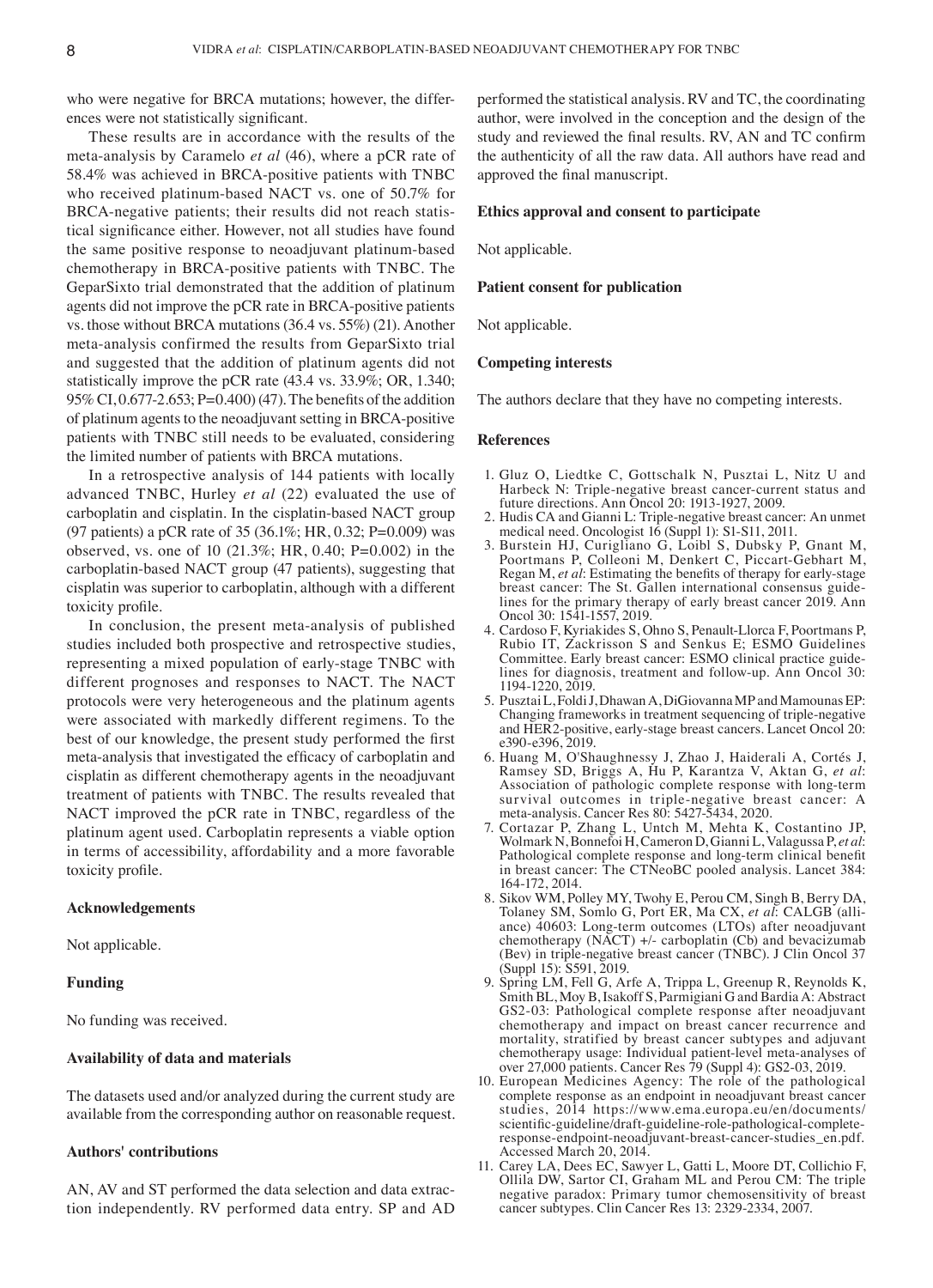- 12. Liedtke C, Mazouni C, Hess KR, André F, Tordai A, Mejia JA, Symmans WF, Gonzalez‑Angulo AM, Hennessy B, Green M, *et al*: Response to neoadjuvant therapy and long-term survival in patients with triple-negative breast cancer. J Clin Oncol 26: 1275‑1281, 2008.
- 13. Denkert C, Liedtke C, Tutt A and von Minckwitz G: Molecular alterations in triple-negative breast cancer-the road to new treatment strategies. Lancet 389: 2430‑2442, 2017.
- 14. Stockmans G, Deraedt K, Wildiers H, Moerman P and Paridaens R: Triple‑negative breast cancer. Curr Opin Oncol 20: 614‑620, 2008.
- 15. Collignon J, Lousberg L, Schroeder H and Jerusalem G: Triple-negative breast cancer: Treatment challenges and solutions. Breast Cancer (Dove Med Press) 8: 93‑107, 2016.
- 16. Yang F, Kemp CJ and Henikoff S: Anthracyclines induce double‑strand DNA breaks at active gene promoters. Mutat Res 773: 9‑15, 2015.
- 17. Kelland L: The resurgence of platinum-based cancer chemotherapy. Nat Rev Cancer 7: 573‑584, 2007.
- 18. Poggio F, Bruzzone M, Ceppi M, Pondé NF, La Valle G, Del Mastro L, de Azambuja E and Lambertini M: Platinum‑based neoadjuvant chemotherapy in triple‑negative breast cancer: A systematic review and meta-analysis. Ann Oncol 29: 1497-1508, 2018.
- 19. AL‑Tweigeri T, AlSayed A, Alawadi S, Ibrahim M, Ashour W, Jaafar H, Abulkhair O, AL‑Abdulkarim H, Khalid H and Ajarim D; Gulf Oncology Research Group (GORG‑001): A multicenter prospective phase II trial of neoadjuvant epirubicin, cyclophosphamide, and 5‑fluorouracil (FEC100) followed by cisplatin‑docetaxel with or without trastuzumab in locally advanced breast cancer. Cancer Chemother Pharmacol 77: 147‑153, 2016.
- 20. Alba E, Chacon JI, Lluch A, Anton A, Estevez L, Cirauqui B, Carrasco E, Calvo L, Segui MA, Ribelles N, *et al*: A randomized phase II trial of platinum salts in basal‑like breast cancer patients in the neoadjuvant setting. Results from the GEICAM/2006‑03, multicenter study. Breast Cancer Res Treat 136: 487‑493, 2012.
- 21. Hahnen E, Lederer B, Hauke J, Loibl S, Kröber S, Schneeweiss A, Denkert C, Fasching PA, Blohmer JU, Jackisch C, *et al*: Germline mutation status, pathological complete response, and disease‑free survival in triple‑negative breast cancer: Secondary analysis of the GeparSixto randomized clinical trial. JAMA Oncol 3: 1378‑1385, 2017.
- 22. Hurley J, Reis IM, Rodgers SE, Gomez‑Fernandez C, Wright J, Leone JP, Larrieu R and Pegram MD: The use of neoadjuvant platinum‑based chemotherapy in locally advanced breast cancer that is triple negative: Retrospective analysis of 144 patients. Breast Cancer Res Treat 138: 783‑794, 2013.
- 23. De Iuliis F, Salerno G, Corvino R, D'Aniello D, Cefalì K, Taglieri L, Lanza R and Scarpa S: Anthracycline-free neoadjuvant chemotherapy ensures higher rates of pathologic complete response in breast cancer. Clin Breast Cancer 17: 34‑40, 2017.
- 24. Jovanovic B, Mayer IA, Mayer EL, Abramson VG, Bardia A, Sanders ME, Kuba MG, Estrada MV, Beeler JS, Shaver TM, *et al*: A randomized phase II neoadjuvant study of cisplatin, pacli‑ taxel with or without everolimus in patients with stage II/III triple-negative breast cancer (TNBC): Responses and long-term outcome correlated with increased frequency of DNA damage response gene mutations, TNBC subtype, AR status, and Ki67. Clin Cancer Res 23: 4035‑4045, 2017.
- 25. Kern P, Kalisch A, von Minckwitz G, Pütter C, Kolberg HC, Pott D, Kurbacher C, Rezai M and Kimmig R: Neoadjuvant, anthracycline‑free chemotherapy with carboplatin and docetaxel in triple-negative, early-stage breast cancer: A multicentric analysis of rates of pathologic complete response and survival. J Chemother 28: 210‑217, 2016.
- 26. Roy V, Pockaj BA, Allred JB, Apsey H, Northfelt DW, Nikcevich D, Mattar B and Perez EA: A phase II trial of docetaxel and carboplatin administered every 2 weeks as preoperative therapy for stage II or III breast cancer: NCCTG study N0338. Am J Clin Oncol 36: 540-544, 2013.
- 27. Schmid P, Cortes J, Pusztai L, McArthur H, Kümmel S, Bergh J, Denkert C, Park YH, Hui R, Harbeck N, *et al*: Pembrolizumab for early triple-negative breast cancer. N Engl J Med 382: 810-821, 2020.
- 28. Sharma P, López‑Tarruella S, García‑Saenz JA, Ward C, Connor CS, Gómez HL, Prat A, Moreno F, Jerez‑Gilarranz Y, Barnadas A, *et al*: Efficacy of neoadjuvant carboplatin plus docetaxel in triple‑negative breast cancer: Combined analysis of two cohorts. Clin Cancer Res 23: 649‑657, 2017.
- 29. Shinde AM, Zhai J, Yu KW, Frankel P, Yim JH, Luu T, Kruper L, Vito C, Shaw S, Vora NL, *et al*: Pathologic complete response rates in triple‑negative, HER2‑positive, and hormone receptor-positive breast cancers after anthracycline-free neoadjuvant chemotherapy with carboplatin and paclitaxel with or without trastuzumab. Breast 24: 18‑23, 2015.
- 30. Ando M, Yamauchi H, Aogi K, Shimizu S, Iwata H, Masuda N, Yamamoto N, Inoue K, Ohono S, Kuroi K, *et al:* Randomized phase II study of weekly paclitaxel with and without carboplatin followed by cyclophosphamide/epirubicin/5‑fluorouracil as neoadjuvant chemotherapy for stage II/IIIA breast cancer without HER2 overexpression. Breast Cancer Res Treat 145: 401‑409, 2014.
- 31. Sikov WM, Berry DA, Perou CM, Singh B, Cirrincione CT, Tolaney SM, Kuzma CS, Pluard TJ, Somlo G, Port ER, *et al*: Impact of the addition of carboplatin and/or bevacizumab to neoadjuvant once-per-week paclitaxel followed by dose-dense doxorubicin and cyclophosphamide on pathologic complete response rates in stage II to III triple-negative breast cancer: CALGB 40603 (alliance). J Clin Oncol 33: 13-21, 2015.
- 32. Silver DP, Richardson AL, Eklund AC, Wang ZC, Szallasi Z, Li Q, Juul N, Leong CO, Calogrias D, Buraimoh A, *et al*: Efficacy of neoadjuvant cisplatin in triple‑negative breast cancer. J Clin Oncol 28: 1145‑1153, 2010.
- 33. Torrisi R, Balduzzi A, Ghisini R, Rocca A, Bottiglieri L, Giovanardi F, Veronesi P, Luini A, Orlando L, Viale G, *et al*: tive (hormone receptor negative and HER2 negative) breast cancer with epirubicin, cisplatin, and infusional fluorouracil followed by weekly paclitaxel. Cancer Chemother Pharmacol 62: 667‑672, 2008.
- 34. Zhang P, Yin Y, Mo H, Zhang B, Wang X, Li Q, Yuan P, Wang J, Zheng S, Cai R, *et al*: Better pathologic complete response and relapse‑free survival after carboplatin plus paclitaxel compared with epirubicin plus paclitaxel as neoadjuvant chemotherapy for locally advanced triple‑negative breast cancer: A randomized phase 2 trial. Oncotarget 7: 60647‑60656, 2016.
- 35. Zhu T, Liu CL, Zhang YF, Liu YH, Xu FP, Zu J, Zhang GC, Li XR, Liao N and Wang K: A phase II trial of dose-dense (biweekly) paclitaxel plus carboplatin as neoadjuvant chemotherapy for operable breast cancer. Breast Cancer Res Treat 156: 117‑124, 2016.
- 36. Cancello G, Bagnardi V, Sangalli C, Montagna E, Dellapasqua S, Sporchia A, Iorfida M, Viale G, Barberis M, Veronesi P, *et al*: Phase II study with epirubicin, cisplatin, and infusional fluorouracil followed by weekly paclitaxel with metronomic cyclophosphamide as a preoperative treatment of triple-negative breast cancer. Clin Breast Cancer 15: 259‑265, 2015.
- 37. Chang HR, Glaspy J, Allison MA, Kass FC, Elashoff R, Chung DU and Gornbein J. Differential response of triple-negative breast cancer to a docetaxel and carboplatin-based neoadjuvant treatment. Cancer 116: 4227‑4237, 2010.
- 38. ChenXS, NieXQ, ChenCM, Wu JY, Wu J, Lu JS, ShaoZM, ShenZZ and Shen KW: Weekly paclitaxel plus carboplatin is an effective nonanthracycline‑containing regimen as neoadjuvant chemotherapy for breast cancer. Ann Oncol 21: 961‑967, 2010.
- 39. Fontaine C, Renard V, Van den Bulk H, Vuylsteke P, Glorieux P, Dopchie C, Decoster L, Vanacker L, de Azambuja E, De Greve J, et al: Weekly carboplatin plus neoadjuvant anthracycline‑taxane‑based regimen in early triple‑negative breast cancer: A prospective phase II trial by the breast cancer task force of the Belgian society of medical oncology (BSMO). Breast Cancer Res Treat 176: 607‑615, 2019.
- 40. Frasci G, Comella P, Rinaldo M, Iodice G, Di Bonito M, D'Aiuto M, Petrillo A, Lastoria S, Siani C, Comella G and D'Aiuto G: Preoperative weekly cisplatin‑epirubicin‑paclitaxel with G-CSF support in triple-negative large operable breast cancer. Ann Oncol 20: 1185‑1192, 2009.
- 41. Gluz O, Nitz U, Liedtke C, Christgen M, Grischke EM, Forstbauer H, Braun M, Warm M, Hackmann J, Uleer C, *et al*: Comparison of neoadjuvant nab‑paclitaxel+carboplatin vs nab‑paclitaxel+gemcitabine in triple‑negative breast cancer: Randomized WSG‑ADAPT‑TN trial results. J Natl Cancer Inst 110: 628‑637, 2018.
- 42. Gogas H, Pectasides D, Kostopoulos I, Lianos E, Skarlos D, Papaxoinis G, Bobos M, Kalofonos HP, Petraki K, Pavlakis K, *et al*: Paclitaxel and carboplatin as neoadjuvant chemotherapy in patients with locally advanced breast cancer: A phase II trial of the hellenic cooperative oncology group. Clin Breast Cancer 10: 230‑237, 2010.